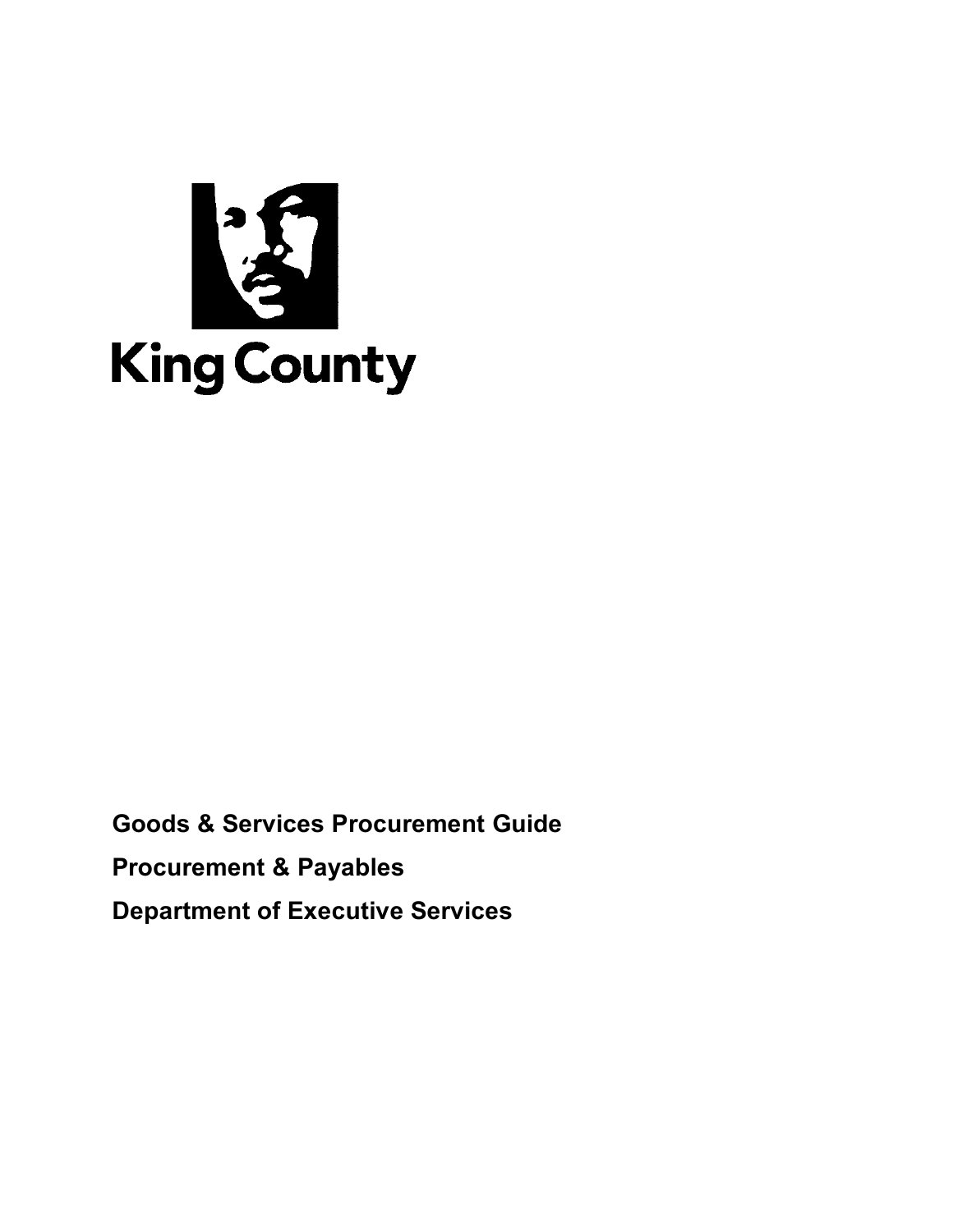# **Table of Contents**

| Α. |                                                                   |  |
|----|-------------------------------------------------------------------|--|
| Β. |                                                                   |  |
| C. | King County Policies Applicable to Goods and Services Contracts 4 |  |
|    |                                                                   |  |
| А. |                                                                   |  |
| В. |                                                                   |  |
| C. |                                                                   |  |
| D. |                                                                   |  |
| Е. |                                                                   |  |
| F. |                                                                   |  |
| G. |                                                                   |  |
|    |                                                                   |  |
| А. |                                                                   |  |
| В. |                                                                   |  |
| C. |                                                                   |  |
| D. |                                                                   |  |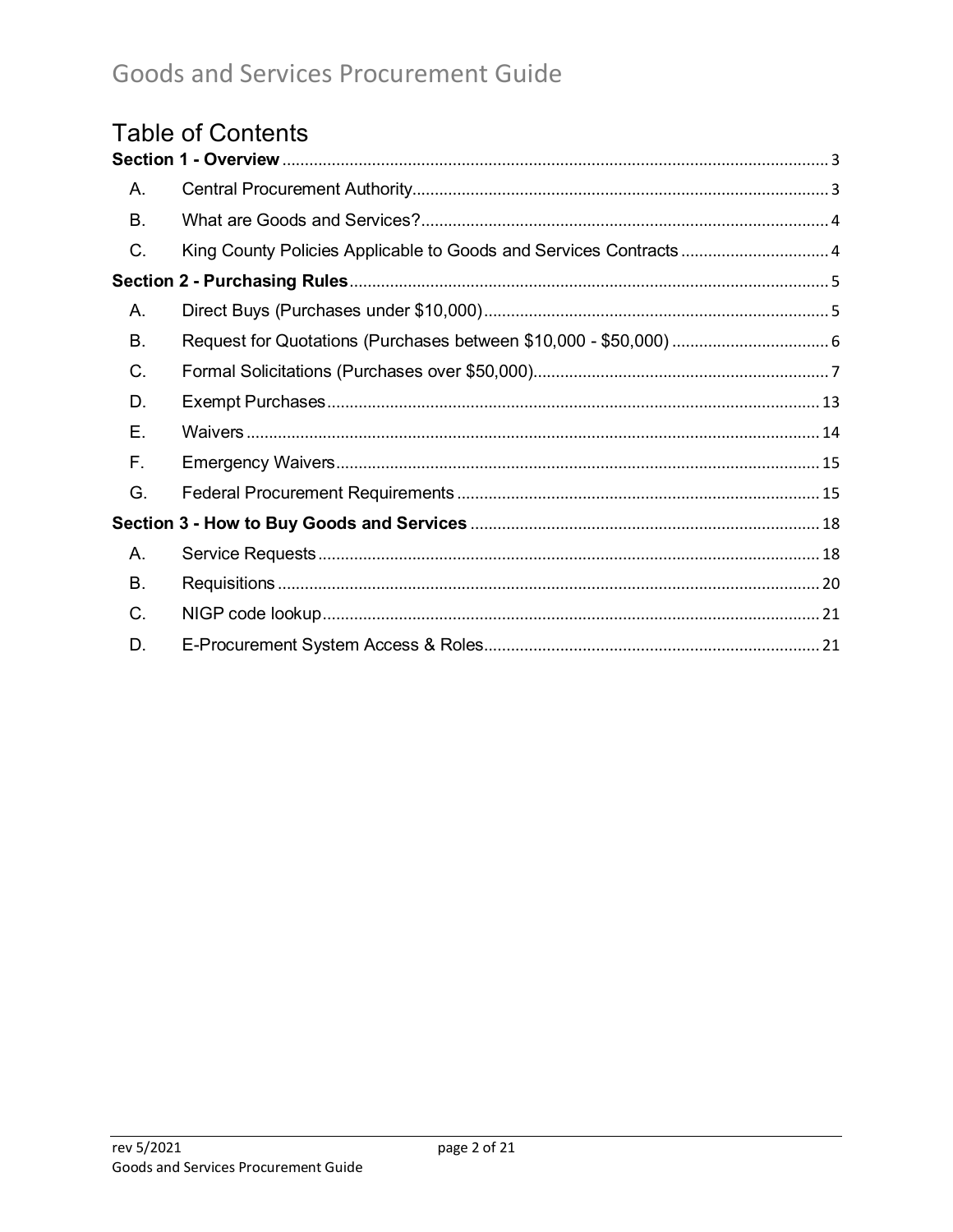# <span id="page-2-0"></span>**Section 1 - Overview**

The purpose of this guide is to provide step by step instructions to Implementing Agencies on the procurement process for goods and services contracts. It includes best practices, standard practices, dollar value thresholds, and links to the required templates to complete goods & services procurements. This does not apply to the procurement of Professional Services, Architectural & Engineering Services, or Construction.

The guide is organized by procurement phase and describes the various procurement process that could apply. Each phase includes an overview followed by step by step instructions and links to the required resources. The Appendix includes templates, guidelines, website links, and definitions.

## <span id="page-2-1"></span>**A. Central Procurement Authority**

[Chapter 2.93 \(Procurement\)](https://www.kingcounty.gov/council/legislation/kc_code/05_Title_2.aspx) of the King County Code establishes Procurement & Payables (P&P) as the County's central procurement authority to:

- 1) ensure open, fair, and competitive procurement processes;
- 2) establish a procurement system of quality and integrity;
- 3) maximize the purchasing value of public funds; and
- 4) administer the County's procurements to maximize economies of scale, consistency in County practices, and accountability procedures.

P&P's procurement authority applies to the procurement of tangible personal property, services, professional services, and public work. Except where exempt by state law, county ordinance or executive policy, County procurement shall be administered through the Procurement and Payables section.

[Chapter 2.93.020 \(Authorization\)](https://www.kingcounty.gov/council/legislation/kc_code/05_Title_2.aspx) authorizes the Chief Procurement Officer to take all actions necessary and appropriate to implement the policies and provisions in Chapter 2.93, and to promulgate such rules, regulations, and guidelines as the Chief Procurement Officer deems necessary to carry out the purposes or provisions of Chapter 2.93.

In order to carry out the duties enumerated above, P&P established standard templates, guidelines, and boilerplate to efficiently and consistently administer the procurement processes. Implementing Agencies are required to use the resources provided by P&P and adhere to P&P's standard processes. Internally, P&P developed standard work to guide Contract Specialists in order to provide consistent and efficient customer service to Implementing Agencies and establish a baseline of performance standards.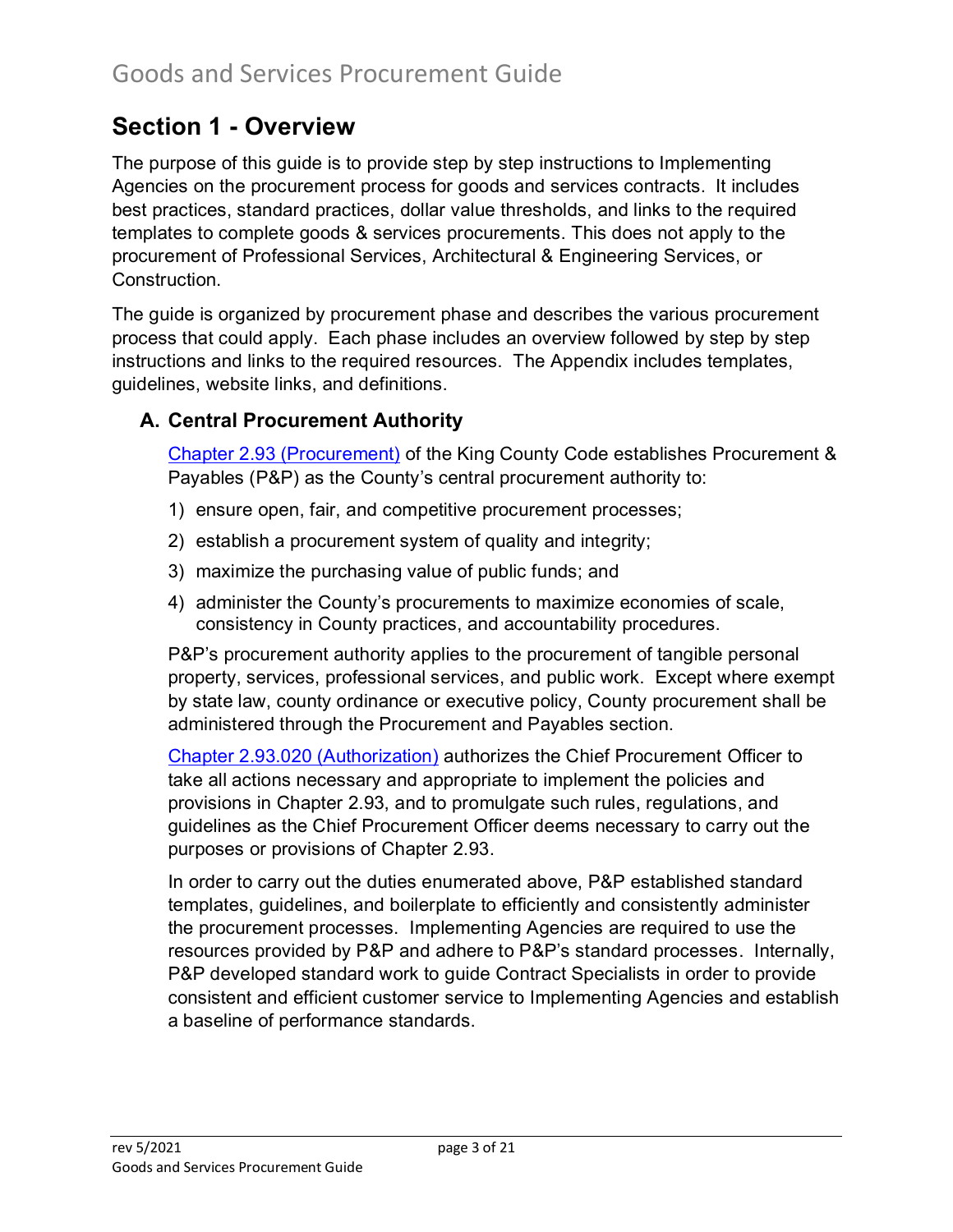## <span id="page-3-0"></span>**B. What are Goods and Services?**

King County Code defines goods as any tangible personal property including equipment, supplies, materials and goods, and includes intangible personal property that is movable, subject to ownership, and has exchange value. Services mean, with the exception of Professional Services, the furnishing of labor, time, or effort by a supplier, not involving the delivery of goods, such as reports that are merely incidental to the required performance.

## <span id="page-3-1"></span>**C. King County Policies Applicable to Goods and Services Contracts**

- 1) [CON 7-27 \(General Procurement\)](https://kingcounty.gov/%7E/media/operations/policies/documents/CON_7-27_Procurement_for_All_Policylink.ashx?la=en) establishes uniform guidance, encourages competition through open and transparent procurement, and ensures consistency, efficiency, and transparency of conducting business with thirdparty vendors.
- 2) CON 7-24 [\(Goods & Services\)](https://kingcounty.gov/%7E/media/operations/policies/documents/CON-_7-24-EPGoods_and_Serviceslink.ashx?la=en) establishes the policies for the procurement and administration of goods and services contracts for the direct benefit of and consumption by King County.
- 3) CON 7-22 [\(Sustainable Purchasing Executive Policy\)](https://kingcounty.gov/about/policies/aep/contractingaep/con722ep.aspx) provides guidelines for the Sustainable Purchasing Ordinance (KCC 18.20). Pulling together sustainable purchasing requirements and strategies related to procurement from various King County policies, it offers guidance on specific commodities as well as general directions for making more sustainable choices when purchasing.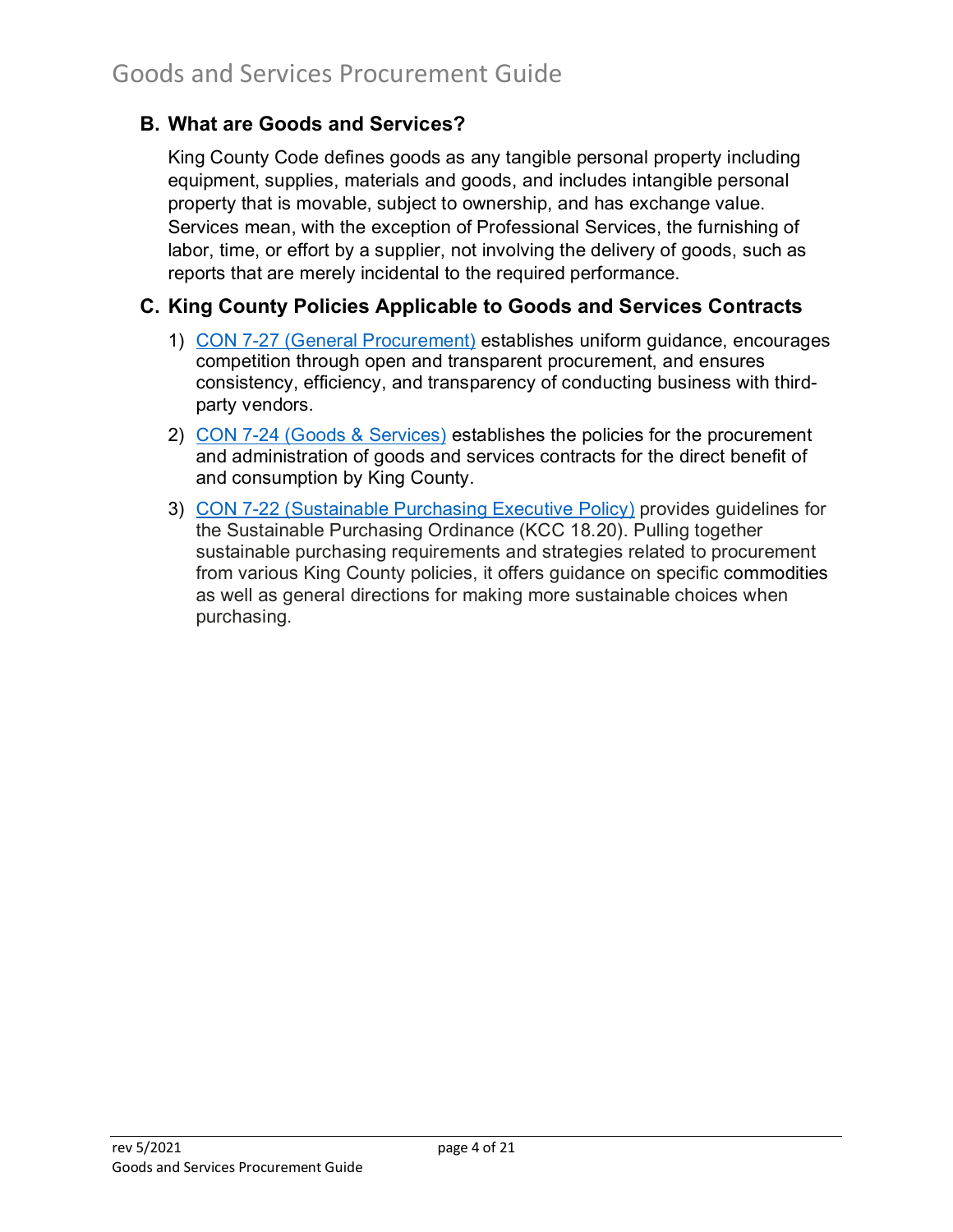# <span id="page-4-0"></span>**Section 2 - Purchasing Rules**

## <span id="page-4-1"></span>**A. Direct Buys (Purchases under \$10,000)**

Within a calendar year, each cost center/org may buy less than \$10,000 (including freight but excluding tax) of similar goods & services without a contract or comparing quotes. The federal spending micro purchase threshold of \$10,000 matches King County's direct buy threshold per the National Defense Authorization Act of 2018 and 2 CFR 200.67.

Follow the 6 Steps to Success to ensure your purchases meet King County's goals.

- 1) Assess the Need:
	- Can you avoid the purchase?
	- Can you repurpose what you have?
	- Can you get it secondhand from Surplus?

See what's available at the Surplus warehouse (707 S. Orcas St) or add items to your wish list; they'll notify you if it comes in. Email [kcsurplus@kingcounty.gov.](mailto:kcsurplus@kingcounty.gov)

2) Search Existing Contracts:

If you must purchase check for [Awarded Contracts](https://www.kingcounty.gov/depts/finance-business-operations/procurement/for-government/awarded-contracts.aspx) (even if it costs less than \$10,000). We've already negotiated a great deal!

3) Think Sustainable:

Use [Sustainable Purchasing Guide](https://www.kingcounty.gov/depts/finance-business-operations/procurement/for-government/environmental-purchasing/Purchasing_Guide.aspx) to find green alternatives and federally approved eco-labels. Look for:

- made with recycled content
- recyclable/compostable
- reusable or durable
- low: toxicity, VOCs, energy, or water
- biobased
- 4) Shop Small Business:

For purchases under \$10,000, you may use your discretion to support small businesses even if they're not the lowest price. Search King County's [Small](https://kingcounty.diversitycompliance.com/)  [Contractors & Suppliers](https://kingcounty.diversitycompliance.com/) (SCS) directory.

5) Pay with P-Card:

P-Card is a convenient and cost-effective payment option. Paying with P-Card reduces paper waste and saves time…\$74 per transaction! [Get a P-Card.](https://www.kingcounty.gov/depts/finance-business-operations/procurement/for-government/pcards.aspx)

6) Use Proper Disposal: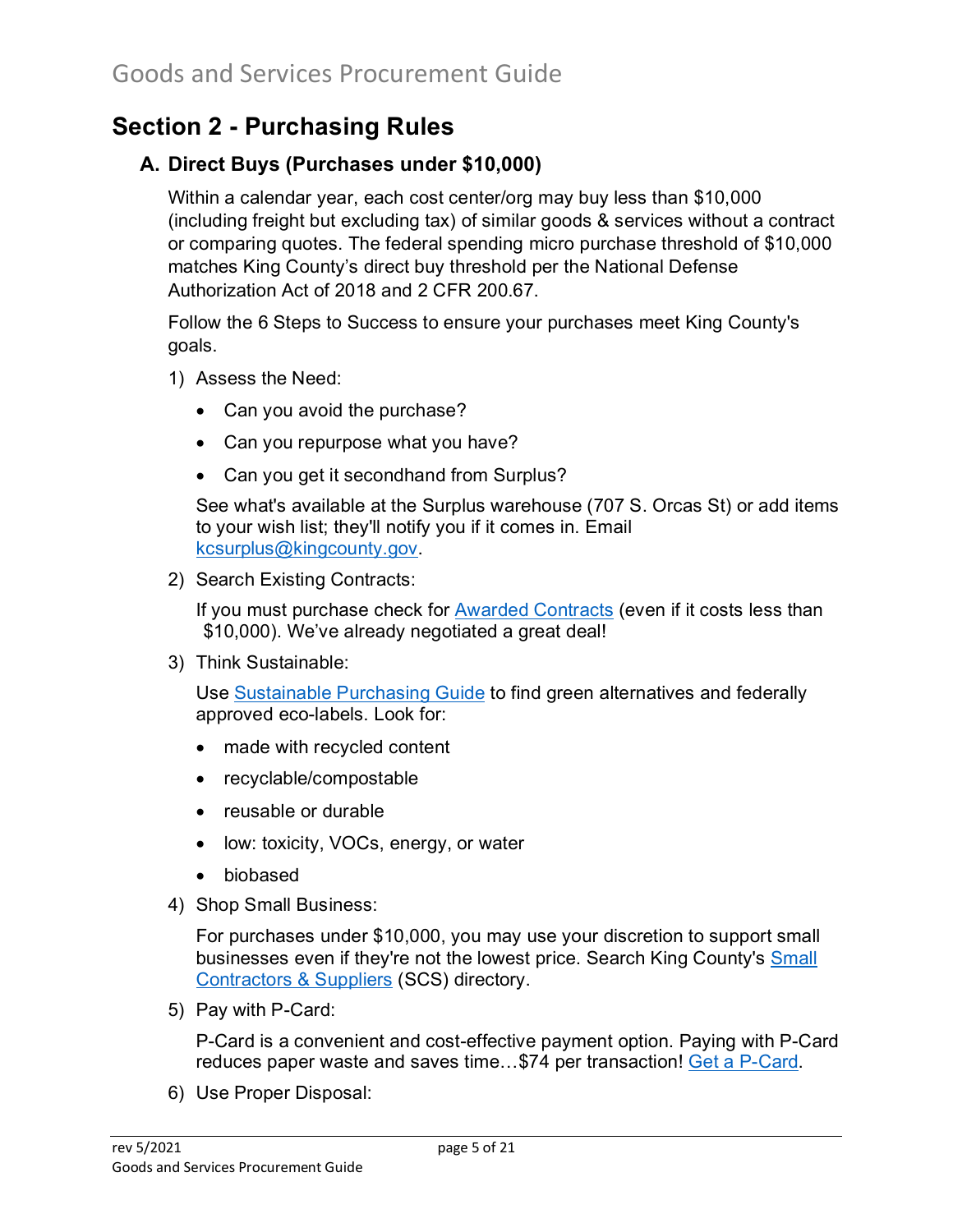- Reuse items, or surplus
- Compost and recycle
- Recycle with supplier
- Dispose of hazardous waste correctly

Use the handy lookup tool ["What Do I Do With...?"](https://info.kingcounty.gov/Services/recycling-garbage/Solid-Waste/what-do-i-do-with/) to determine proper disposal for common items.

If you're unsure about any of these steps, contact your Procurement staff by [Logging in to King County's](https://fa-epvh-saasfaprod1.fa.ocs.oraclecloud.com/fscmUI/faces/FuseWelcome) E-Procurement Portal and Create Service Request: [Request For Advice \(RFA\).](https://www.kingcounty.gov/depts/finance-business-operations/procurement/for-government/service-requests/new-solicitation.aspx)

### <span id="page-5-0"></span>**B. Request for Quotations (Purchases between \$10,000 - \$50,000)**

King County must request quotations from at least 3 registered suppliers, including one SCS-certified small business (if available) for all purchases between \$10,000 - \$50,000. Purchase limits apply to the total amount of "like" goods and services you intend to buy within a calendar year, per cost center.

If you need a Request for Quotations first, check the [Awarded Contracts list.](https://www.kingcounty.gov/depts/finance-business-operations/procurement/for-government/awarded-contracts.aspx) If there's already a contract, use it! If there's no contract available, follow these steps:

- 1) [Login to King County E-Procurement](https://fa-epvh-saasfaprod1.fa.ocs.oraclecloud.com/fscmUI/faces/FuseWelcome) and Create Service Request: [Request](https://www.kingcounty.gov/depts/finance-business-operations/procurement/for-government/service-requests/new-solicitation.aspx)  [For Advice \(RFA\).](https://www.kingcounty.gov/depts/finance-business-operations/procurement/for-government/service-requests/new-solicitation.aspx) Procurement staff will evaluate your purchasing needs and recommend a procurement method.
- 2) You will be assigned a follow-up service request to gather additional information about your purchasing needs, including specific criteria that will be used to determine suppliers' responsiveness (including any [sustainable](https://www.kingcounty.gov/depts/finance-business-operations/procurement/for-government/environmental-purchasing.aspx)  [requirements](https://www.kingcounty.gov/depts/finance-business-operations/procurement/for-government/environmental-purchasing.aspx) such as eco labels or prohibited substances). Once you've completed your assigned service request, your Procurement staff will gather quotes from registered suppliers.

Depending on the nature of the goods or services, your Procurement staff will either award a contract to the lowest bidder that meets your needs (after your concurrence with the award recommendation) or send you evaluation instructions to score the submitted proposals; after you've selected a supplier, your Procurement staff will execute the contract.

- 3) To make your purchase, you may either requisition a Purchase Order in Oracle EBS or pay with your [P-Card.](https://www.kingcounty.gov/depts/finance-business-operations/procurement/for-government/pcards.aspx)
	- If paying with P-Card, reference the Contract Purchase Agreement (CPA) or solicitation number in the "Justification" field in the event of a one-time buy.
	- If requisitioning a purchase order, reference the CPA number in the "Agreement" field or the solicitation number in the "Note to Buyer" section.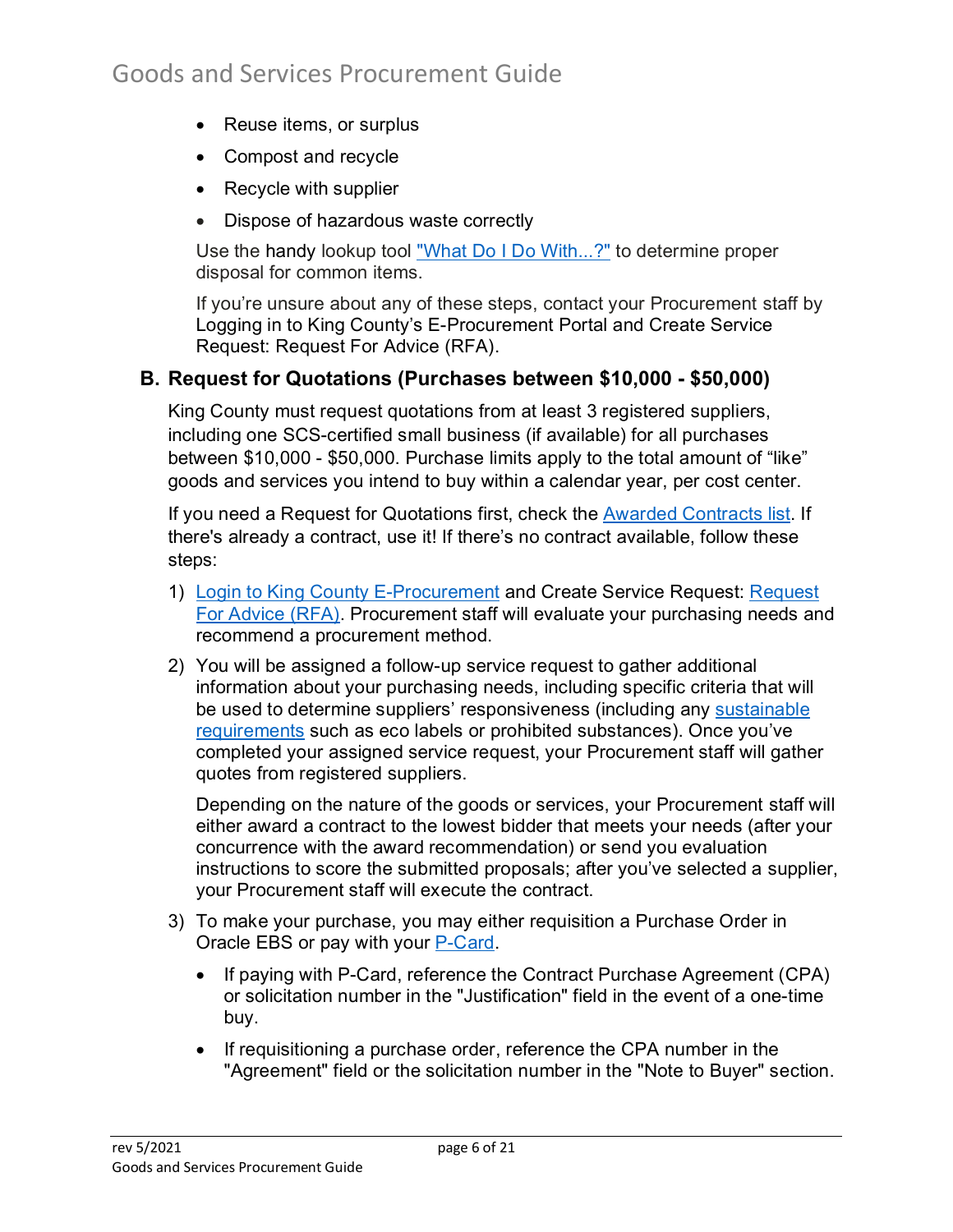### <span id="page-6-0"></span>**C. Formal Solicitations (Purchases over \$50,000)**

King County must conduct solicitations for all purchases in excess of \$50,000 and are advertised on P&P's public facing website and published in newspaper(s). There are multiple solicitations types that P&P may recommend. These solicitations are broken into the following phases:

1) Pre-Planning



If you have a purchasing need or have a procurement question, you must submit a Request for Advice (RFA).

You will be assigned a follow-up New Goods & Services Solicitation service request to gather additional information. Based on your procurement needs, your Procurement staff may recommend any of the following:

#### • **Invitation to Bid**

An Invitation To Bid (ITB) seeks suppliers who can supply a specific goods or services at the lowest price. ITBs...

- $\circ$  Only consider price as the determining factor between responsible, responsive bidders
- o Do not allow negotiations
- o Take approximately 3 months to complete

#### • **Request for Proposals**

Requests for Proposals (RFP) seek proposals from suppliers about how best to achieve the agency's objectives. Proposals are evaluated on criteria other than just price. RFPs...

- o Are a good option if you don't know what's available, or what approach is best
- o Allow you to evaluate meaningful criteria other than price
- o Include evaluations and negotiations
- o Take approximately 6 months to complete
- o Are evaluated by an evaluation committee made up of technical and functional specialists

#### • **Request for Qualifications**

Requests for Qualifications (RFQ) seek to qualify a roster of suppliers to do additional competitive procurements later. RFQs...

 $\circ$  Are used to pre-qualify suppliers depending on their specialty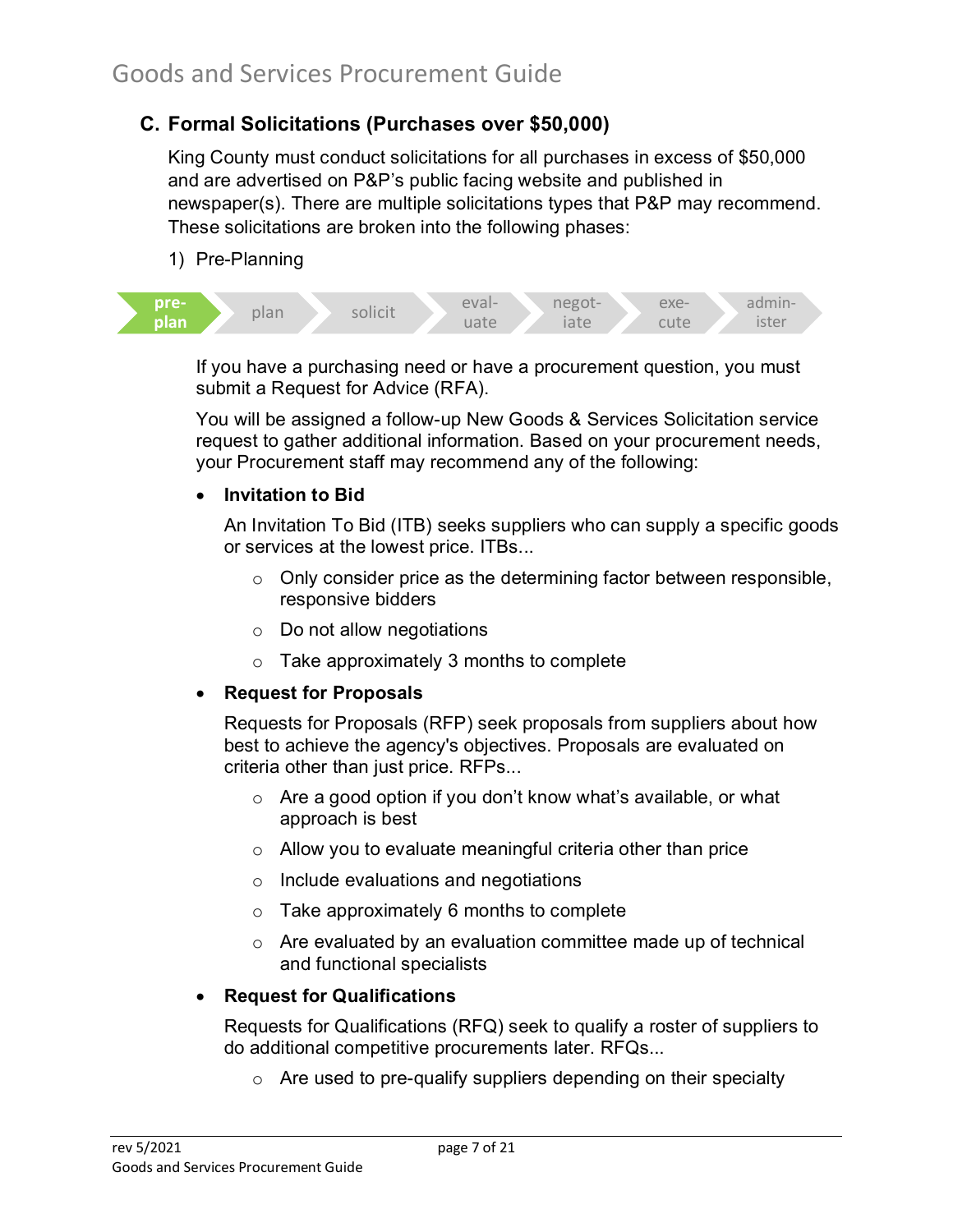- $\circ$  Establish a master contract with each pre-qualified supplier including negotiated terms and conditions but no formal scope of work
- $\circ$  Are followed by work order procurements solicited to the pool of qualified suppliers. (You can use the pool for multiple procurements to establish multiple contracts with defined scopes or specifications.)
	- Solicit work orders to the entire pool or a subset of the qualified supplier pool based on the competition requirements determined by the work order spend (under \$10,000: solicit one supplier; \$10,000-\$50,000: solicit at least 3 pool suppliers; \$50,000+: solicit from the entire pool of pre-qualified suppliers in the applicable category)
	- Evaluate work orders based on project needs: cost and/or experience
- o Take approximately 3 months to complete

#### • **Request for Information**

Requests for Information (RFI) are used to research a process, product, or the viability of a proposed solution by asking the supplier community to provide information on the topic. RFIs...

- o Are less formal
- o Are not technically a procurement
- o Don't have a specified format for responses
- o Will not lead to a purchase
- o May lead to an ITB, RFP, or RFQ solicitation later
- o Take approximately 3 months to complete
- 2) Planning



Once you've completed the New Goods & Services Solicitation service request your Procurement staff assigned, we can begin planning your solicitation.

- Complete all fields in the assigned service request:
	- o Funding Sources

Prior to initiating a procurement request, the requesting IA shall ensure that adequate funds have been appropriated

o Bidding Requirements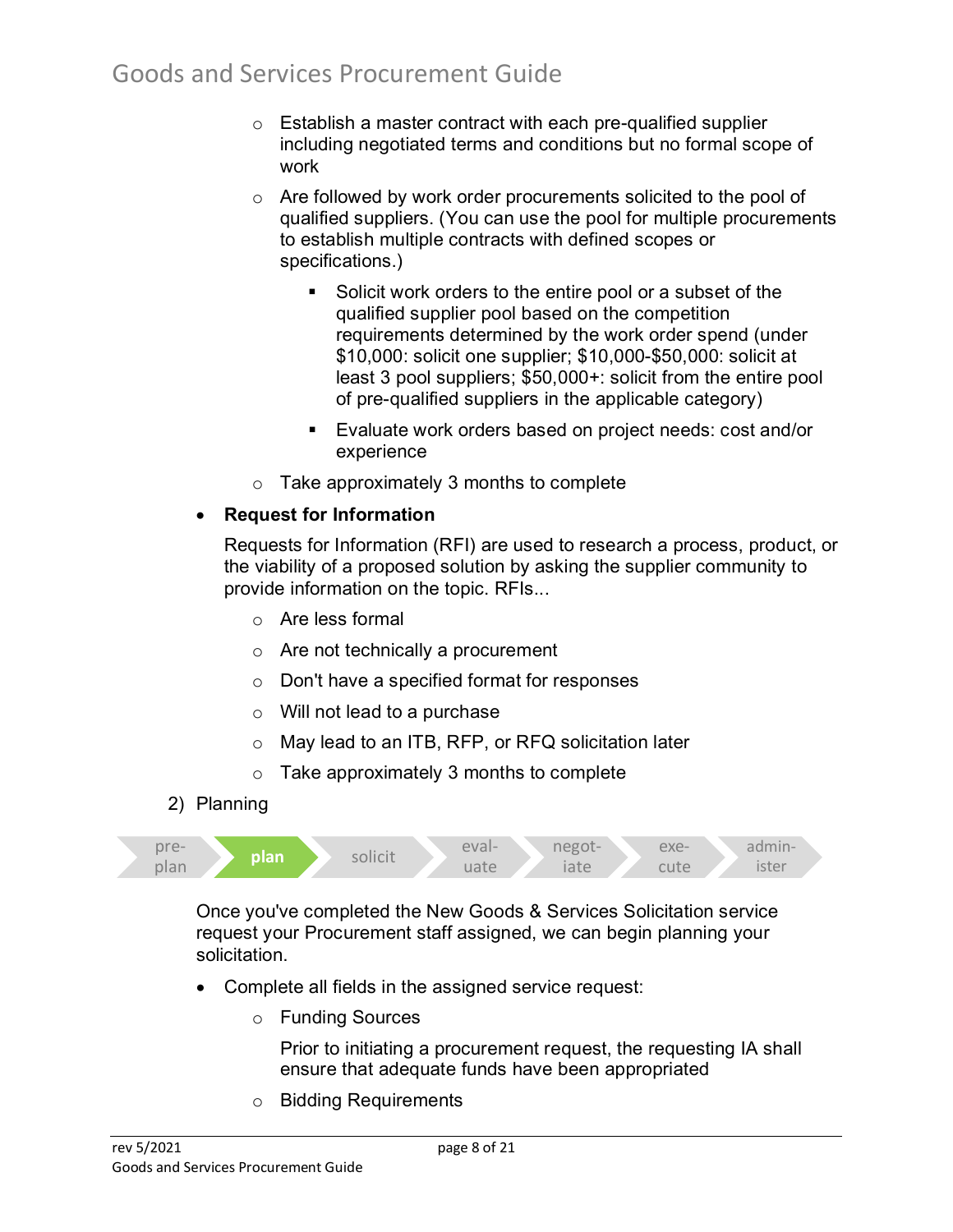o Insurance Requirements Form

The Insurance Requirements Form is integrated with the service request. Once you complete the Solicitation Service Request, Risk Management will be notified to complete their review.

- Attach the required documents to your Solicitation service request:
	- o Draft RFP Scope of Work (SOW)/ITB Specifications (Specs Tip [Sheet\)](https://www.kingcounty.gov/%7E/media/depts/finance/procurement/Documents/10_ways_to_write_better_goods-services_specs.ashx?la=en)
	- o Incorporate ecolabels & sustainability standards (Sustainable [Purchasing Guide\)](https://www.kingcounty.gov/depts/finance-business-operations/procurement/for-government/environmental-purchasing/Purchasing_Guide.aspx)
	- o Attachments and Exhibits
	- o Attachments: documents or forms bidders/proposers must submit
	- o Exhibits: additional information for bidders/proposers
	- o (ITB Only) Pricing Sheet list the bid items you expect bidders to price, including the unit of measure
	- o (RFP/Q Only) Proposal Evaluation Planning
	- o Evaluation committee: identify who will review proposals (functional, technical, and end user perspectives, etc.)
	- $\circ$  Proposal questions: describe what we want from the proposer (narrative response, Q&A chart, etc.)
	- o Evaluation criteria: define the qualifications used to score proposals; assign points to what's most important
- Subcontracting/Apprenticeship Opportunities Analysis

Your information will automatically be routed to the Business Development & Contract Compliance office for review and assignment of small business utilization and apprenticeship goals.

• Finalize the solicitation and draft agreement documents

Your Procurement staff will send you a message in King County E-Procurement system when the documents have been uploaded to SharePoint and are ready for your collaboration and finalization.

3) Solicitation



• Solicitation advertised in newspapers and online

Solicitations details will be posted to the Seattle Times as a legal ad by P&P and on the [Solicitation](https://gcc01.safelinks.protection.outlook.com/?url=https%3A%2F%2Ffa-epvh-saasfaprod1.fa.ocs.oraclecloud.com%2FfscmUI%2Ffaces%2FNegotiationAbstracts%3FprcBuId%3D300000001727151&data=04%7C01%7Cgjustiniano%40kingcounty.gov%7C1e78bb0966e54b68cc7508d8791acfb7%7Cbae5059a76f049d7999672dfe95d69c7%7C0%7C0%7C637392503345137866%7CUnknown%7CTWFpbGZsb3d8eyJWIjoiMC4wLjAwMDAiLCJQIjoiV2luMzIiLCJBTiI6Ik1haWwiLCJXVCI6Mn0%3D%7C1000&sdata=%2Bb9pU8rBmj19cvmeLp57nMCu9U6Vngo2tVv45OPvULM%3D&reserved=0) Abstract page that will direct suppliers to E-**Procurement**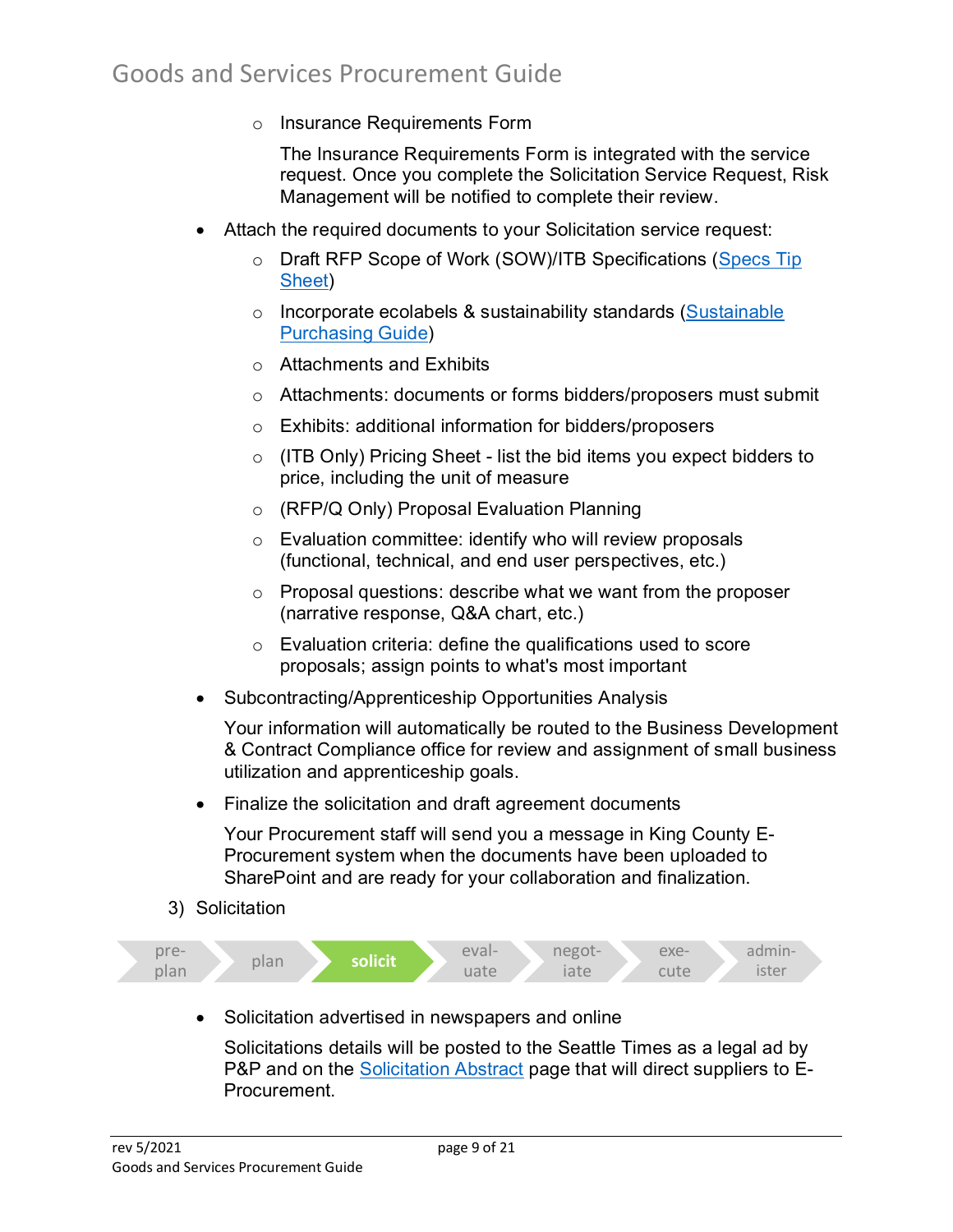• Pre-Bid/Proposal Meeting

At the pre-bid/proposal meeting, Procurement staff will facilitate and will require your agency to present a summary of the contract scope or specifications describing your needs. This is an informational meeting. All questions from bidders or proposers about the contract must be submitted in writing prior in preparation for this meeting.

• Addenda and Clarifications

Supplier questions will be submitted to your Procurement staff. You'll be asked to assist P&P in preparing formal responses. Forward all questions related to the procurement to the Procurement staff. Do not respond back directly to the supplier. P&P will issue clarifications which are for information purposes only, which do not affect any changes to the solicitation. Any material changes to the specification will be published through King County E-Procurement as addenda.

4) Evaluation



• Bid Opening

P&P opens bids when they are due, but agencies are not required to attend.

- $\circ$  Invitation to Bid (ITB): The Procurement staff will review the bids and prepare a tabulation ("bid tab") which compares the companies' prices. King County awards to the lowest responsive, responsible bidder(s). Your agency must review and approve the Procurement staff's recommendation for award.
- o Request for Proposal (RFP): The agency evaluation team will access the consultant proposal documents from within King County E-Procurement. Procurement staff will coordinate with the evaluation team will review proposals and conduct consensus scoring offline. Any proposal clarification and scheduling of interviews, demonstrations or presentations will be handled by Procurement staff.
- Debarment

Before execution of a contract, P&P must verify that the party is not suspended, debarred, or disqualified on County, State, and Federal suspension and debarment lists, as applicable.

• Notice of Intent to Award/Notice of Selection

Your Procurement staff will use the King County E-Procurement app to message the successful bidder/proposer and all other participating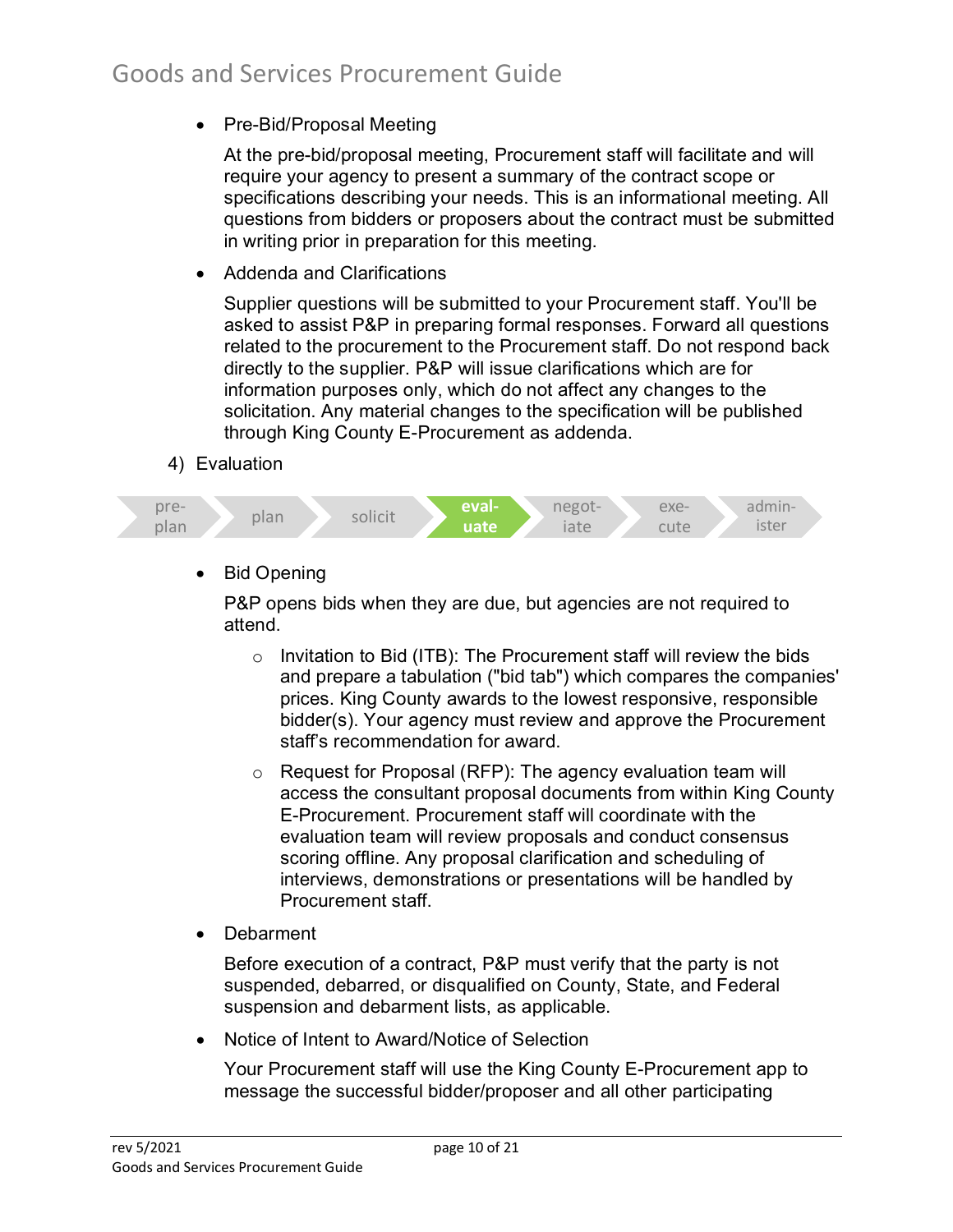vendors with the Notice of Intent to Award/Notice of Selection. The suppliers will receive an email notification. By logging into their profile, the supplier can upload requested documents, which may include insurance forms, etc. prior to contract award.

• Protests

Suppliers have two business days to formally protest after the Notice of Intent to Award/Notice of Selection is issued. P&P will receive the protest submittal and follow the protest procedures documented in the ITB/RFP. P&P will communicate with your agency and suppliers throughout the process.

• Debriefs

A debrief is an optional meeting any supplier may request to discuss their proposal and how it was scored. King County will NOT disclose any other proposals. Debriefs are intended to promote transparency by giving suppliers a chance to be heard and ask questions about how their proposal was evaluated, so that they might be more competitive next time.

5) Negotiation



• Invitations to Bid (ITBs)

Negotiation is not permitted. The bid submittal constitutes acceptance of terms & conditions.

• Requests for Proposals/Qualifications (RFP/Q)

Negotiations may begin with the supplier as soon as P&P issues the Notice of Selection

During negotiations the following should occur:

- $\circ$  Finalize the Scope or Work (referred to as the Statement of Work in the final agreement).
- o Address supplier concerns with our Terms and Conditions:
	- Consult the PAO before accepting changes to avoid putting King County at risk
	- **Consult with Risk if the proposer requests changes to the** insurance requirements
	- Consult with [BDCC](https://www.kingcounty.gov/depts/finance-business-operations/business-development-contract-compliance.aspx) if there are concerns about the small business utilization requirements
- $\circ$  Determine the final contract pricing with the supplier.
- 6) Contract Execution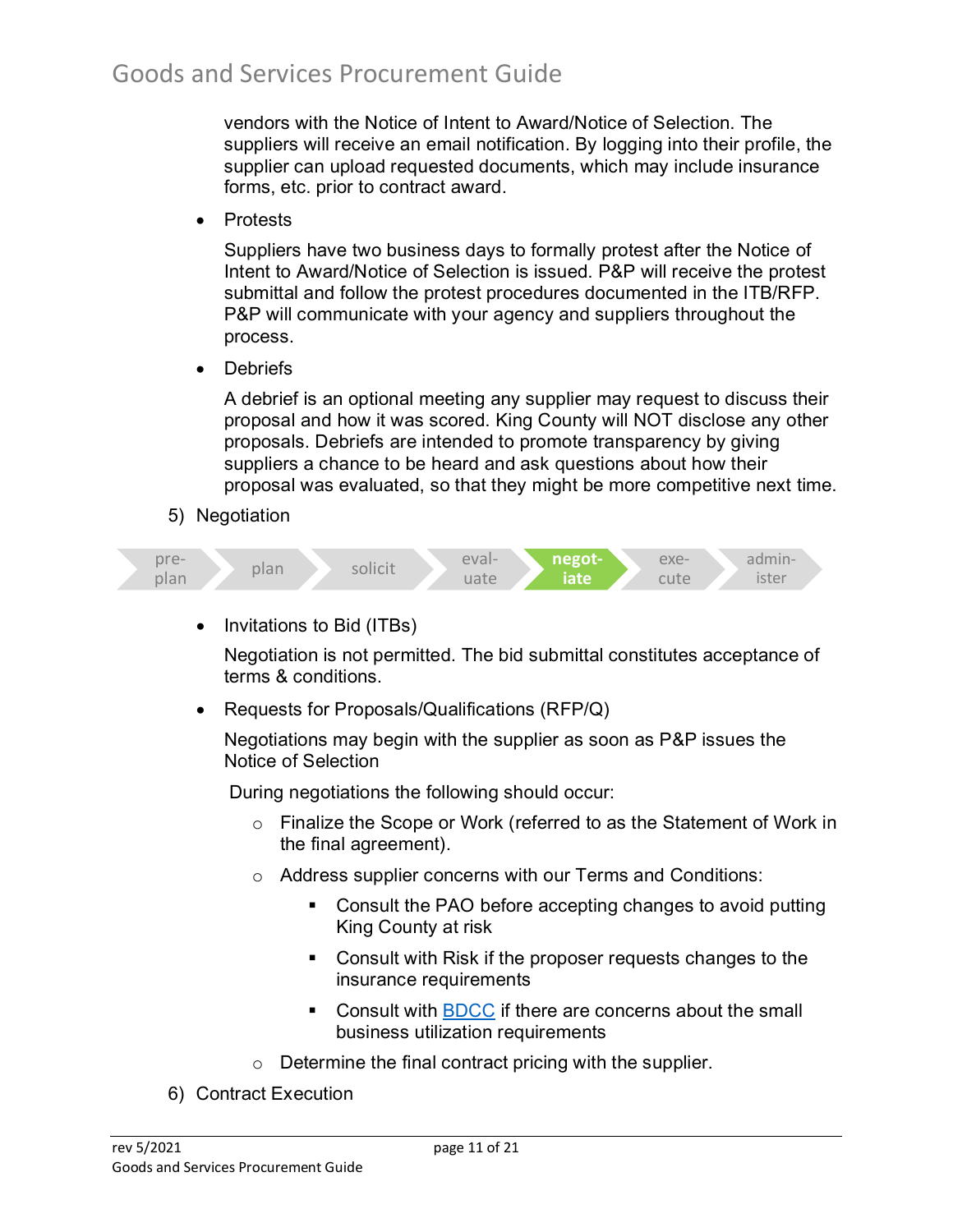



• Supplier Relationships

The agency should maintain and nurture a relationship with the supplier. If there are issues with the supplier's fulfillment of the contract terms (delivery, quality, etc.), the agency shall document the situation and work with the supplier to resolve it. It may be a simple misunderstanding or a lack of clarity in the contract terms. Contact the Procurement staff if you are unable to find resolution by working with the supplier.

Documentation should include...

- o Description of the situation
- o Frequency
- o Significance/impact
- o Efforts at reconciliation from both parties
- o Email communications
- Contract Change Orders/Amendments

Amendments are formal changes requiring approval to an existing contract. Amendments are usually added to a contract due to a significant change in either the scope of work, time of performance, or quality of the service being obtained.

Change orders are written documentation reflecting changes made to order amounts, delivery locations, revised stipulations or conditions, or other terms of the contract during its execution. For purchase orders, a change order may be issued directly by the county without requiring the signature of the vendor. In both cases, a contract amendment or change order is a written change to the terms of the contract.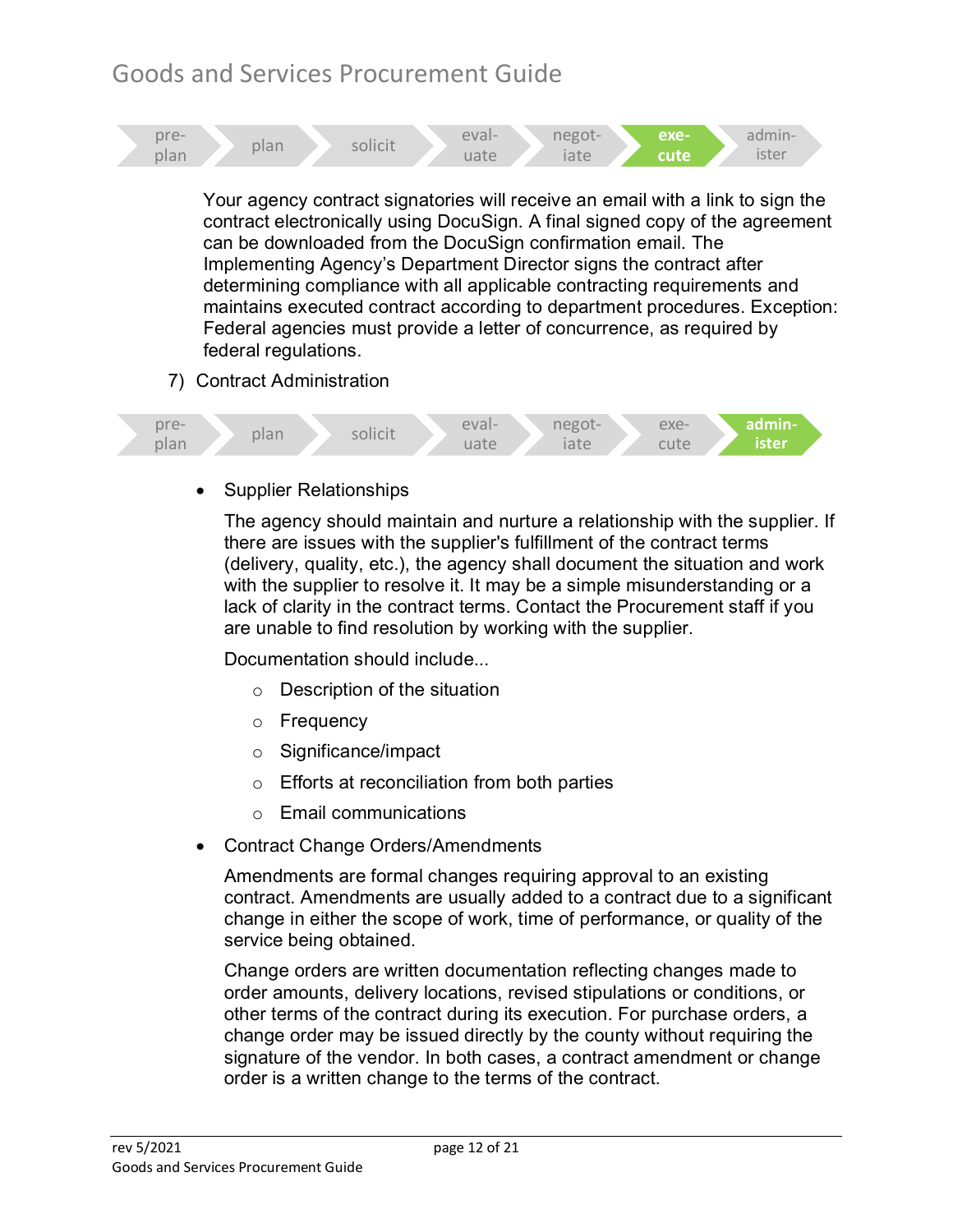King County contracts include a change provision that permits the county to make changes to the work. Change orders and amendments must be executed by a county designee with financial authority to bind the county to an expenditure of funds. This must be accomplished prior to commencement of the new work.

Any price revisions requested by a Contractor shall be reviewed by P&P to determine if it is justified with the Agency consulted on the nature of the request.

If the contract is state or federally funded, the Agency shall obtain approval from the funding agency in the following circumstances: whenever a change would result in the need for additional funding and/or in accordance with the agency and grant requirements.

Submit a Contract Change Order/Amendment Service Request:

- $\circ$  If you've already executed the amendment, attach the signed document to the service request.
- $\circ$  Or, you may ask P&P to route the amendment for signature through DocuSign.
- Contract Close-Out

Once the final invoice has been paid, submit the "Close Contract Agreement" Service Request.

• Do you need a new contract?

The agency should be aware of the contract expiration date and whether or not a new contract will be needed.

Submit a Request for Advice Service Request in advance of contract expiration so there is not a gap in service between contracts.

- $\circ$  For ITBs at least 90-100 days prior to expiration
- o For RFPs at least 6-9 months prior to expiration

### <span id="page-12-0"></span>**D. Exempt Purchases**

Certain types of purchases are considered exempt from the competitive procurement requirements and can be contracted. The "Create Contract Agreement" service request is used when requesting a CPA for exempt purchases. All other goods and services contract needs should begin with a Request For Advice (RFA) service request.

Below are examples of purchases exempt from the competitive procurement process:

- Utilities
- Postage
- Membership fee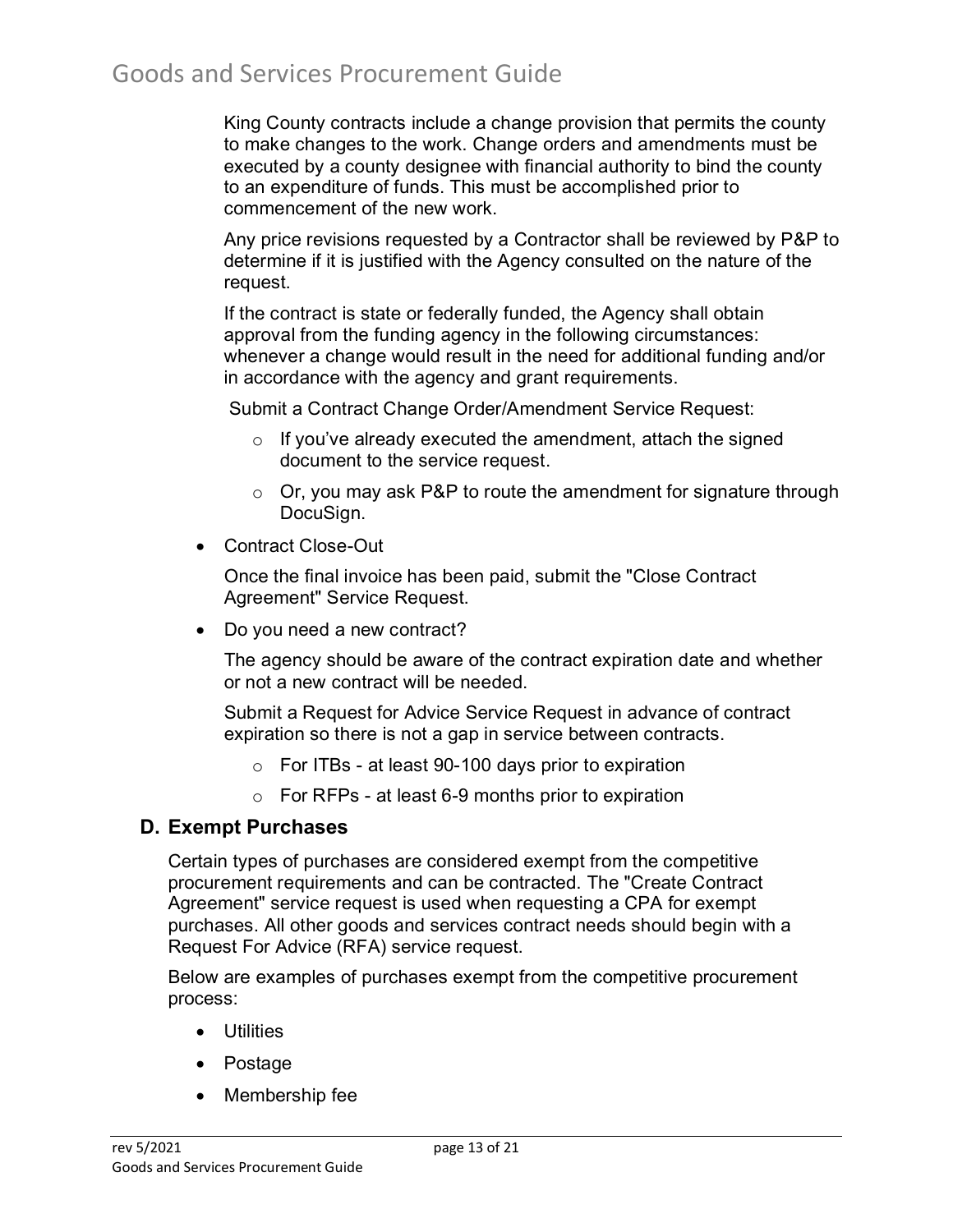- Tuition
- Tolls

### <span id="page-13-0"></span>**E. Waivers**

Waivers allow you, if justified, to bypass the standard procurement process for full and open competition for purchases more than \$10,000. King County promotes full and open competition. Only use waivers when necessary.

How To Request a Waiver:

1. Submit a service request for a Waiver.

You'll need to indicate the funding source (local or federal), the waiver type, and the justification for using a waiver instead of completing the normal procurement process. If using federal funds, read the federal guidelines carefully to ensure compliance (2 CFR 200.320).

If you're not sure if your purchase qualifies for a waiver, you may submit a Request for Advice (RFA) and our Procurement staff will recommend the appropriate procurement method for your needs. Exempt purchases do not require a waiver. For example: utilities, postage, subscriptions, memberships, conferences/trainings, etc.

2. Your supervisor and department director must approve the waiver before the service request is automatically routed to Procurement & Payables. Depending on the funding source and dollar amount, your waiver may require many levels of approval before your request can be completed. You can track the status of your service request in [King County E-Procurement Portal.](https://fa-epvh-saasfaprod1.fa.ocs.oraclecloud.com/hcmUI/faces/FuseWelcome)



- in which two or more vendors can supply the commodity, technology and/or perform the services required by an agency, but a single supplier is selected over the others for reasons such as unique expertise, standardization or previous experience with similar contract • **Sole source**
- A sole source purchase means that

single source. • **Federally Pre-Approved Non-Competitive**

The Federal awarding agency (or pass-through entity) expressly authorizes noncompetitive proposals in response to a written request from King County.

• **Inadequate Competition** After solicitation of a number of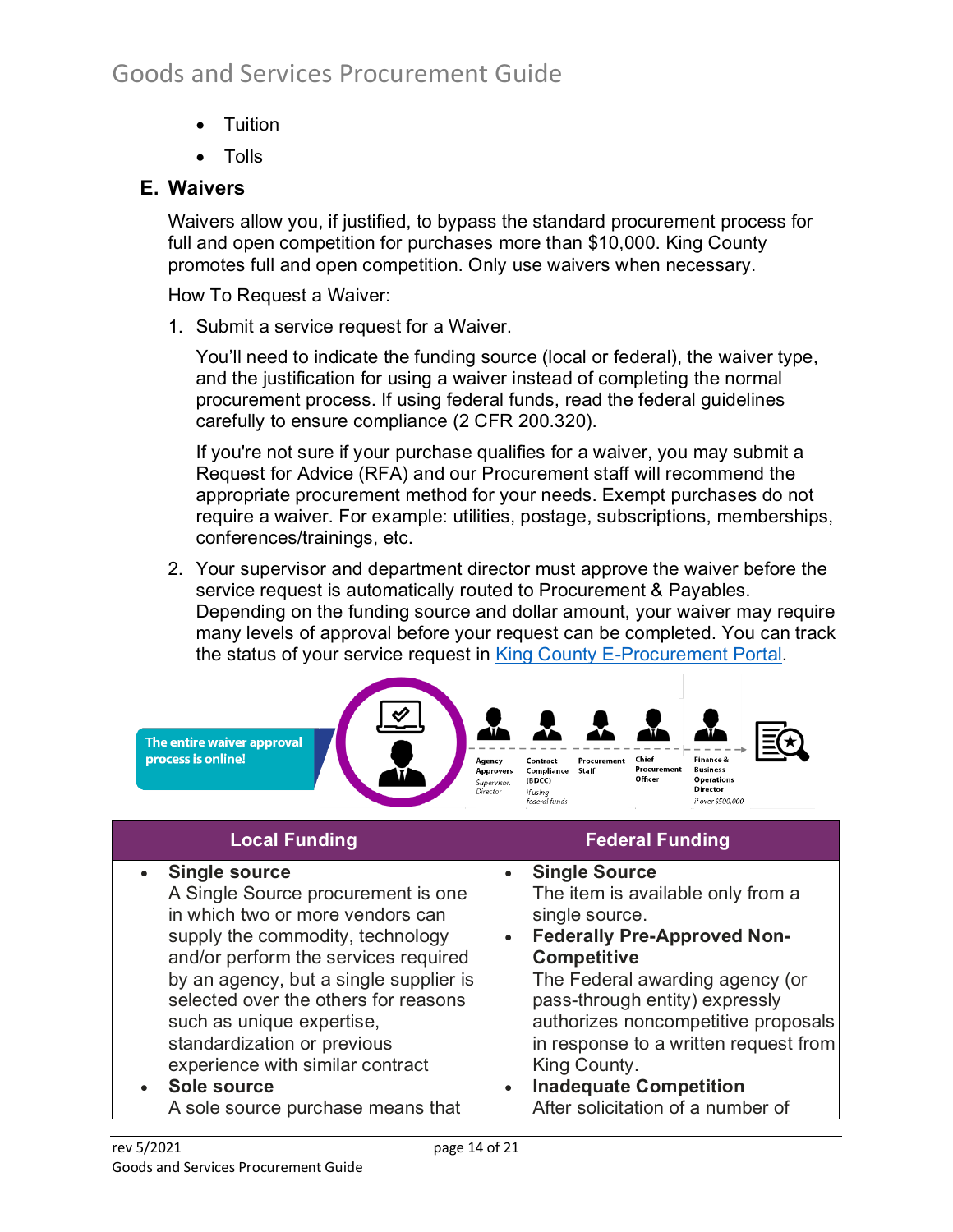| <b>Local Funding</b>                                                                                                                                                                                                                                                                                                                                                                       | <b>Federal Funding</b>                            |
|--------------------------------------------------------------------------------------------------------------------------------------------------------------------------------------------------------------------------------------------------------------------------------------------------------------------------------------------------------------------------------------------|---------------------------------------------------|
| only one supplier (source), to the<br>best of the requester's knowledge<br>and belief, based upon thorough<br>research, (i.e. conducting a market<br>survey), is capable of delivering the<br>required product or service.<br>• Special facilities<br>A supplier has a unique site or<br>facility<br><b>Special market conditions</b><br>Unique circumstances resulting in<br>cost savings | sources, competition is determined<br>inadequate. |

### <span id="page-14-0"></span>**F. Emergency Waivers**

In the event of an emergency, as defined in RCW 39.04.280, the Executive may issue a declaration of emergency. As part of the declaration or proclamation the Executive may issue a waiver of the public advertising and competitive procurement requirements for goods and services. The procurement waiver remains in effect until that proclamation expires.

Use awarded contracts when possible. The contracts marked with a red flag are eligible for Federal FEMA reimbursement. In an emergency, your agency may use any of the universal contracts listed here. For a full list of contracts, visit the [Awarded Contracts](https://kingcounty.gov/procurement/contracts) page.

### <span id="page-14-1"></span>**G. Federal Procurement Requirements**

When an agency has a procurement need that is funded in any part with federal funds, the agency must identify the source of the funding to Procurement & Payables (P&P) when submitting the initial Service Request. This information is imperative to ensure that the procurement is conducted per the federal rules as outlined in CON 7-8-2-EP as well as the funding source requirement documents.

For more detailed questions please work with your P&P Buyer or Contract Specialist to ensure the procurement follows all federal requirements set forth in 2 CFR 200 Sections 318-326.

- 1. King County P&P Buyers have standard work that require evaluators on all Requests for Proposals to sign a conflict of interest determination before reviewing proposals. If the King County employee fails to sign the conflict of interest and non-disclosure documents they are removed from the evaluation panel. 2 CFR 200.318 (c) (1)
- 2. P&P will maintain records sufficient to detail the history of the procurement. These records will include, but is not limited to, the following; rationale for the method of procurement, selection of contract type, contractor selection or rejection, and the basis for the contract price. 2 CFR 200.318 (i)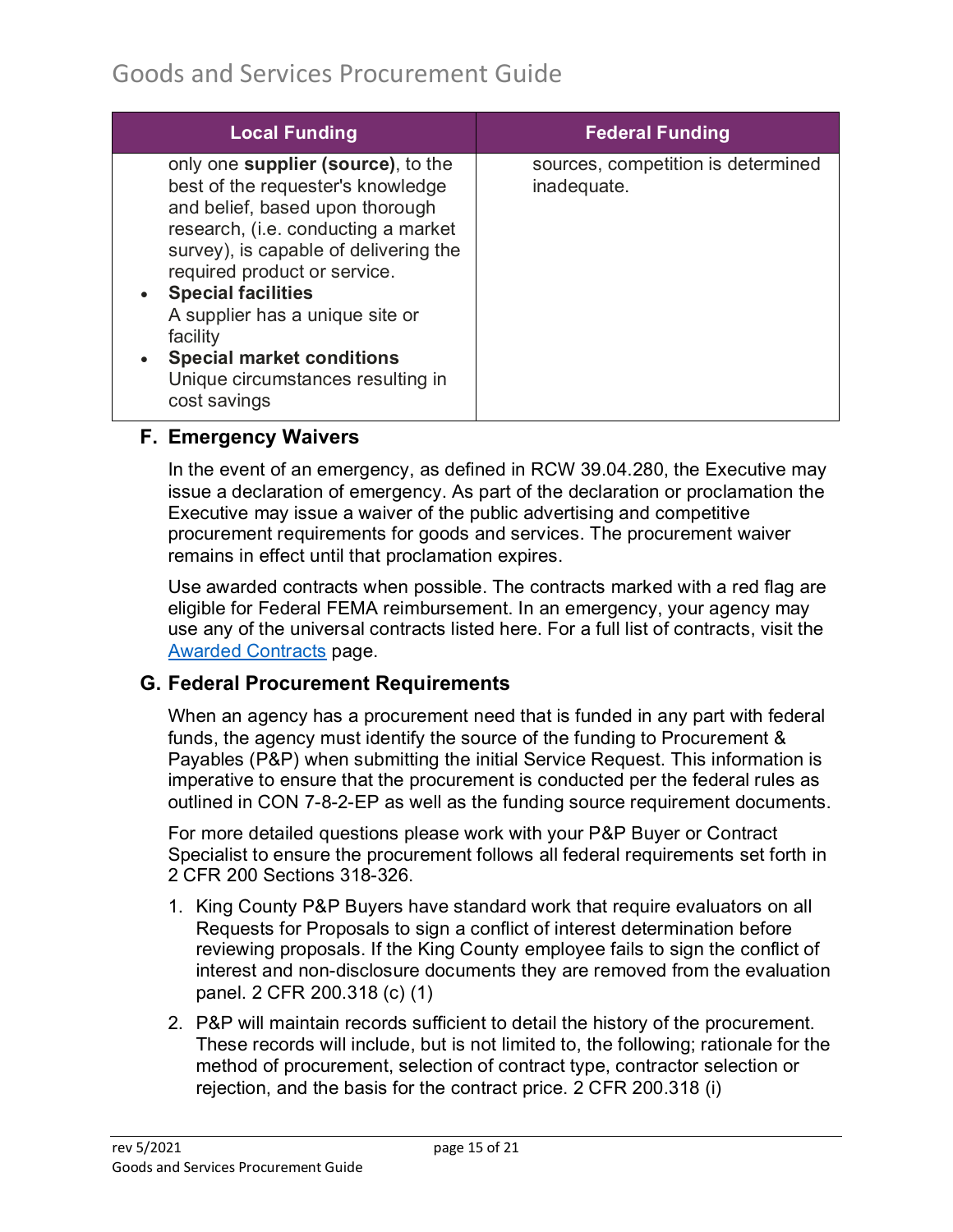- 3. King County may use a time and materials type contract only after a determination that no other contract is suitable and if the contract includes a ceiling price that the contractor exceeds at its own risk. Therefore, each contract must set a ceiling price that the contractor exceeds at its own risk. King County must assert a high degree of oversight in order to obtain reasonable assurance that the contractor is using efficient methods and effective cost controls. 2 CFR 200.318 (j) (1)(2)
- 4. All procurement transactions shall be conducted in a manner providing full and open competition. In order to ensure objective contractor performance and eliminate unfair competition advantage, contractors that develop or draft specifications, requirements, statements of work, or invitation for bids or requests for proposals must be excluded from competing for such procurements. 2 CFR 200.319 (a)
- 5. King County shall not restrict competition by placing unreasonable requirements on firms in order for them to qualify to do business, requiring unnecessary experience and excessive bonding, allow noncompetitive pricing practices between firms or between affiliated companies, award noncompetitive contracts to consultants that are on retainer contracts, not preventing organizational conflicts of interest, specifying only a "brand name" product instead of allowing "an equal" product to be offered and describing the performance or other relevant requirements of the procurement, or taking any arbitrary action in the procurement process. 2 CFR 200.319 (a) (1-7)
- 6. King County shall conduct procurements in a manner that prohibits the use of statutorily or administratively imposed state, local, or tribal geographical preferences in the evaluation of bids or proposals, except in those cases where applicable federal statutes expressly mandate or encourage geographic preference. 2 CFR 200.319 (b)
- 7. King County may use sealed bids (formal advertising). Bids are publicly solicited and a firm fixed price contract (lump sum or unit price) is awarded to the responsible bidder whose bid, conforming with all the material terms and conditions of the invitation for bids, is the lowest in price. 2 CFR 200.320 (c)
- 8. If sealed bids are used the following requirements apply; bids must be solicited from an adequate number of known suppliers, providing them sufficient response time prior to the date set for opening bids and the bids must be opened publicly. The invitation for bids, which will include any technical specifications, plans, and pertinent attachments, must define the items or services in order for the bidder to properly respond. All bids will be opened at the time and place prescribed in the bid documents. A firm fixed price contract award will be made in writing to the lowest responsive and responsible bidder. Any or all bids may be rejected if there is sound documented reason. 2 CFR 200.320 (c) (2)
- 9. King County may conduct competitive proposals as a procurement type when conditions are not appropriate for the use of sealed bids. When this method is used, the following requirements apply: Requests for proposals are publicized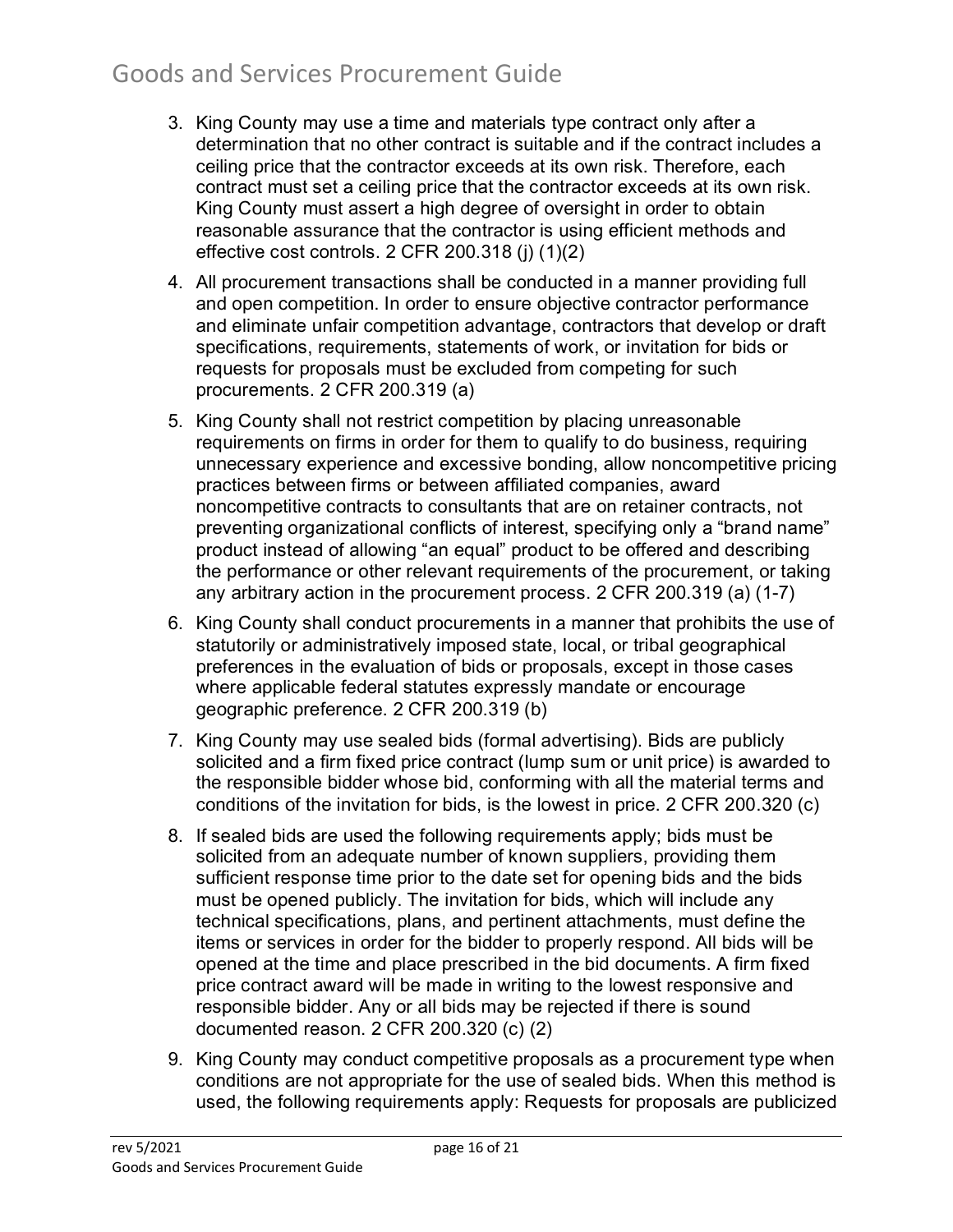and identify all evaluation factors and their relative importance. Any response to publicized requests for proposals shall be considered to the maximum extent practical. Proposals are solicited from an adequate number of qualified sources. King County has a written method for conducting technical evaluations of the proposals received and for selecting recipients. Contracts shall be awarded to the responsible firm whose proposal is most advantageous to King County, with price and other factors considered. 2 CFR 200.320 (d)

- 10.King County will perform a cost or price analysis in connection with every procurement action in excess of the Simplified Acquisition Threshold (\$250,000) including contract modifications. 2 CFR 200.323 (a)
- 11.King County will negotiate profit as a separate element of the price for each contract in which there is no price competition and in all cases where cost analysis is performed. CFR 200.323 (b)
- 12. Costs or prices based on estimated costs for contracts under a federal award are allowable only to the extent that costs incurred or cost estimates included in negotiated prices would be allowable for King County. 2 CFR 200.323 (c)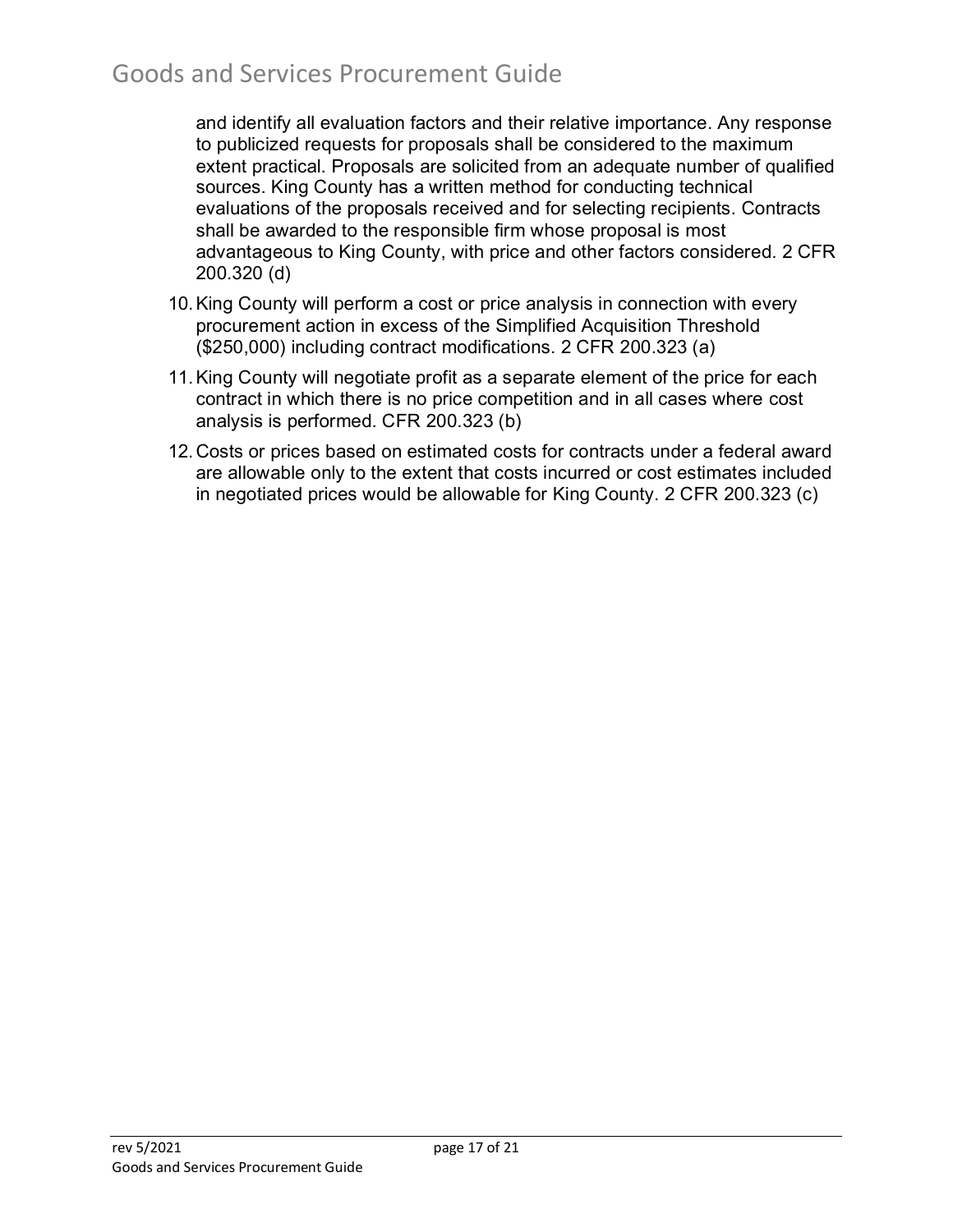# <span id="page-17-0"></span>**Section 3 - How to Buy Goods and Services**

Purchasing rules apply to the total cost of like goods & services you intend to buy within a calendar year (January - December), per cost center. "Like" goods & services are anything a reasonable person would describe as similar. "Intent" is how much you think you need, based on estimates such as your budget or past experience.

### <span id="page-17-1"></span>**A. Service Requests**

The King County E-Procurement Portal Service Request system allows you to request procurement services and track the status of your requests. Only King County employees with an E-Procurement license and an assigned "SR Agency Requester" role can submit service requests. Read more about system access & roles

Please note: the E-Procurement Portal works best in Chrome or Firefox browsers. Do NOT use Internet Explorer (IE).

1. Request for Advice

Every procurement over \$10,000 must start with a Request For Advice (RFA), even if you plan to pay with your P-Card. Our expert staff will review your RFA and recommend the solicitation type that best suits your needs: Request For Quotation, ITB, RFP, etc.

Submit an RFA Service Request through the King County E-Procurement Portal. Your assigned Procurement staff will send you a follow-up service request to collect additional information and required documentation to complete your solicitation.

2. Create Contract Agreement

The "Create Contract Agreement" service request is ONLY used when requesting a CPA for:

- Intergovernmental Agreements
- Non-Profit / Grant / Public Service
- Exempt Purchases
- Revenue Vehicle

All other contract needs should begin with a Request For Advice (RFA) service request.

CPAs are noted in the system as Contract Purchase Agreements. To make changes to an existing Contract Purchase Agreement, please enter a request for a Change Order/Amendment.

3. Contract Change Order / Amendment

Amendments are formal changes requiring approval to an existing contract. Amendments are usually added to a contract due to a significant change in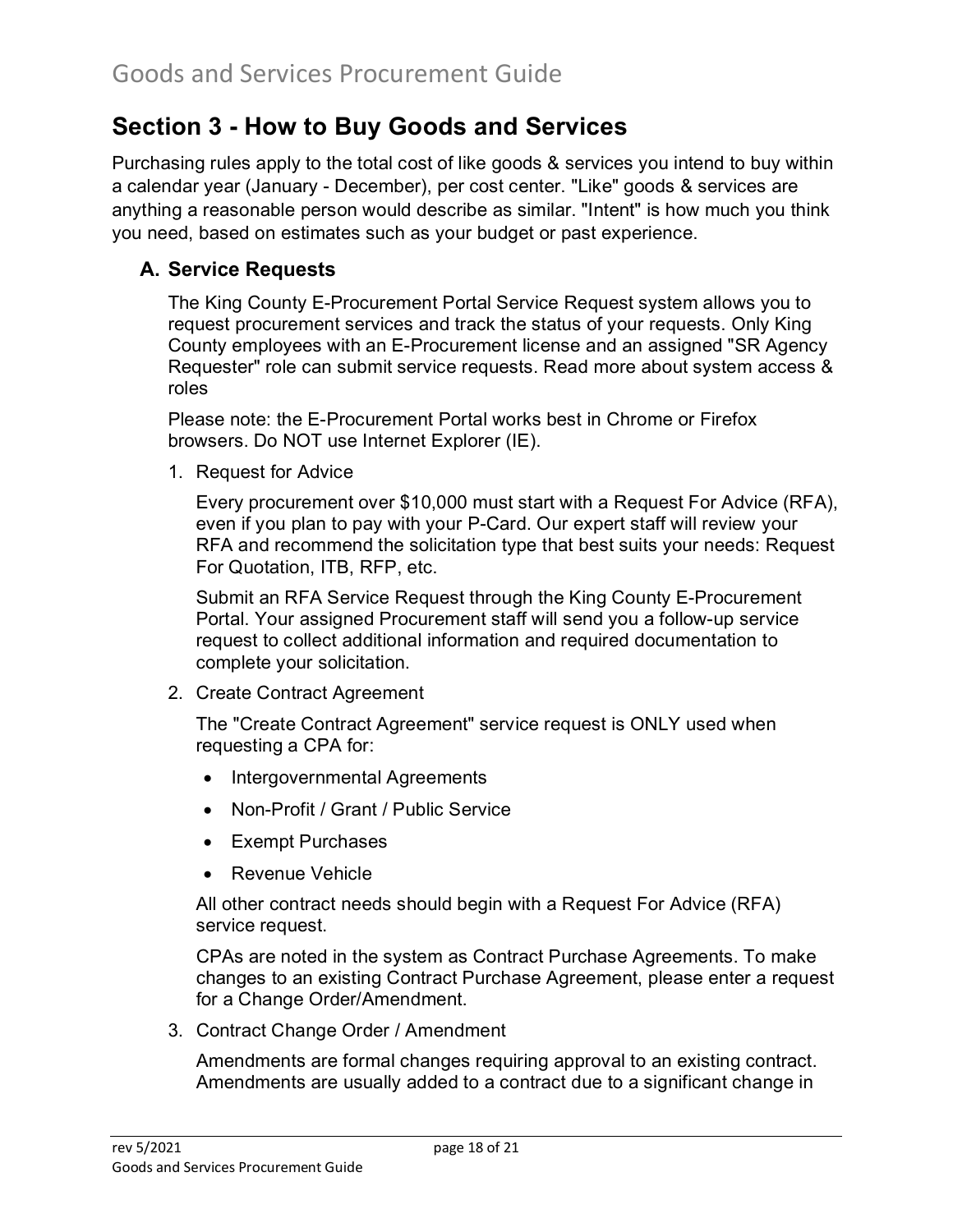either the scope of work, time of performance, or quality of the service being obtained.

Change orders are written documentation reflecting changes made to order amounts, delivery locations, revised stipulations or conditions, or other terms of the contract during its execution. For purchase orders, a change order may be issued directly by the county without requiring the signature of the vendor. In both cases, a contract amendment or change order is a written change to the terms of the contract.

King County contracts include a change provision that permits the county to make changes to the work. Change orders and amendments must be executed by a county designee with financial authority to bind the county to an expenditure of funds. This must be accomplished prior to commencement of the new work.

If the contract is state or federally funded, the county shall obtain approval from the funding agency in the following circumstances: whenever a change would result in the need for additional funding and/or in accordance with the agency and grant requirements.

Goods and Services change orders are usually less complex and typically executed by our Procurement staff.

- Do you already have a signed change order or amendment? Attach the signed document to your service request.
- If you still need to sign (or want to sign electronically with DocuSign). Please specify this in your service request.

When amending the contract and adding new suppliers, P&P and IAs will verify the parties are not suspended, debarred, or disqualified.

4. Close Contract Agreement

A request for closing a CPA is submitted when all work has been completed, accepted and final payment has been made. For construction contracts this would include release of retainage. Your department should follow your established close out procedures.

5. Supplier Master Record

Before any Purchasing can begin, Supplier Master records need to be set up in Oracle EBS. Submit a Service Request through the King County E-Procurement Portal.

If you are submitting a request for a new supplier master record for one of the following reasons, STOP and contact Procurement staff.

- Multiple payments under \$50,000
- One-time or multiple payments over \$50,000

Oracle Supplier Master Records are set up and updated from requests received from the King County E-Procurement Portal Service Request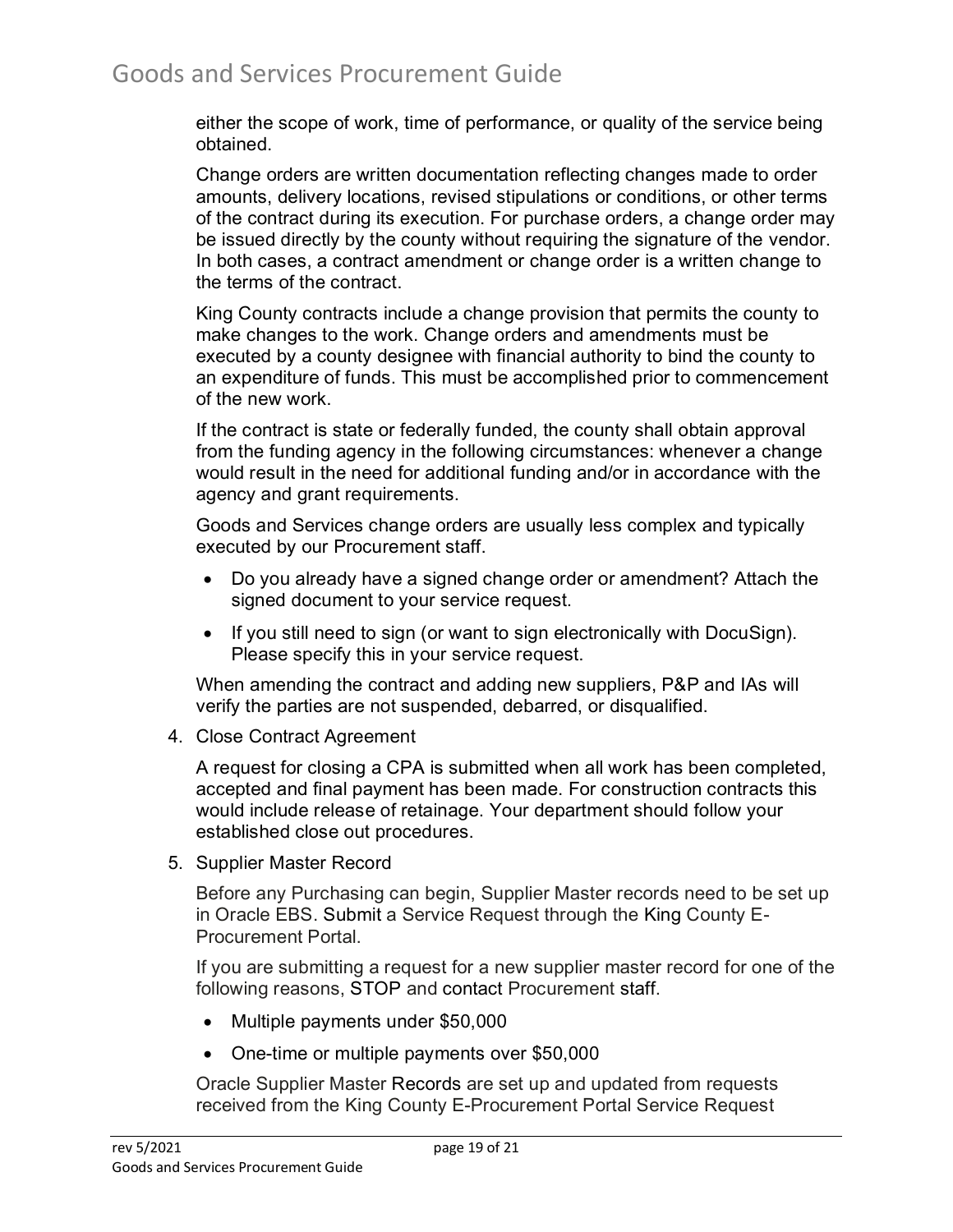module. It is important that Oracle Supplier records be accurate and kept up to date to prevent a delay in the Procure to Pay process.

The following links will take you to forms:

- [How to Search for a Supplier in Oracle EBS](https://aqua.kingcounty.gov/procurement/documents/supplier-inquiry.pdf)
- [King County Substitute W9](https://www.kingcounty.gov/%7E/media/depts/finance/procurement/forms/KC-W9.ashx?la=en)
	- o [Instructions for Businesses](https://www.kingcounty.gov/%7E/media/depts/finance/procurement/forms/KC-W9_Instructions_for_Business.ashx?la=en)
	- o [Instructions for Individuals](https://www.kingcounty.gov/%7E/media/depts/finance/procurement/forms/KC-W9_Instructions_for_Individuals.ashx?la=en)
- [Automated Clearing House \(ACH\) Authorization Agreement](https://kc1.sharepoint.com/:b:/r/sites/DES/FBOD/procurement/Documents/documents/ACH.pdf)

Please allow 2 business days for your service requests to be processed. Be aware: if you are notified to supply additional information please respond within 5 business days. If no response or action is taken within 5 business days your service request will be cancelled.

6. Item Master Record

The Oracle Item Master is a collection of records that define specific items in the system, for both purchasing and inventory activities. An Item Master Record is required to define an inventory item. Submit a Service Request through King County E-Procurement Portal.

Procurement & Payables (P&P) is responsible for the input of new Item Master Records into the Oracle Item Master. The details on this request form are the "Master-Level" data points needed to set up a new item. Once a request is submitted, P&P will validate the information in the request.

If the request is for an inventory item, the new record will be assigned to the Oracle Inventory Organization specified in the request. This setup is required to allow the requesting agency to create inventory replenishment requisitions for the item. Please allow 1 business day for your service requests to be processed.

7. Update Item Master Record

If you identify an item defined in the Oracle Item Master that your agency needs to start inventorying, use the "Update Item Master Record" sub-type to request that the item be assigned to your Oracle Inventory Organization.

Add description of change requested to comments section.

#### <span id="page-19-0"></span>**B. Requisitions**

King County Oracle E-Business Suite allows IA's to submit requisitions to P&P. IA responsibilities:

1. Closing purchase orders that are partially received but on which no further activity is anticipated.